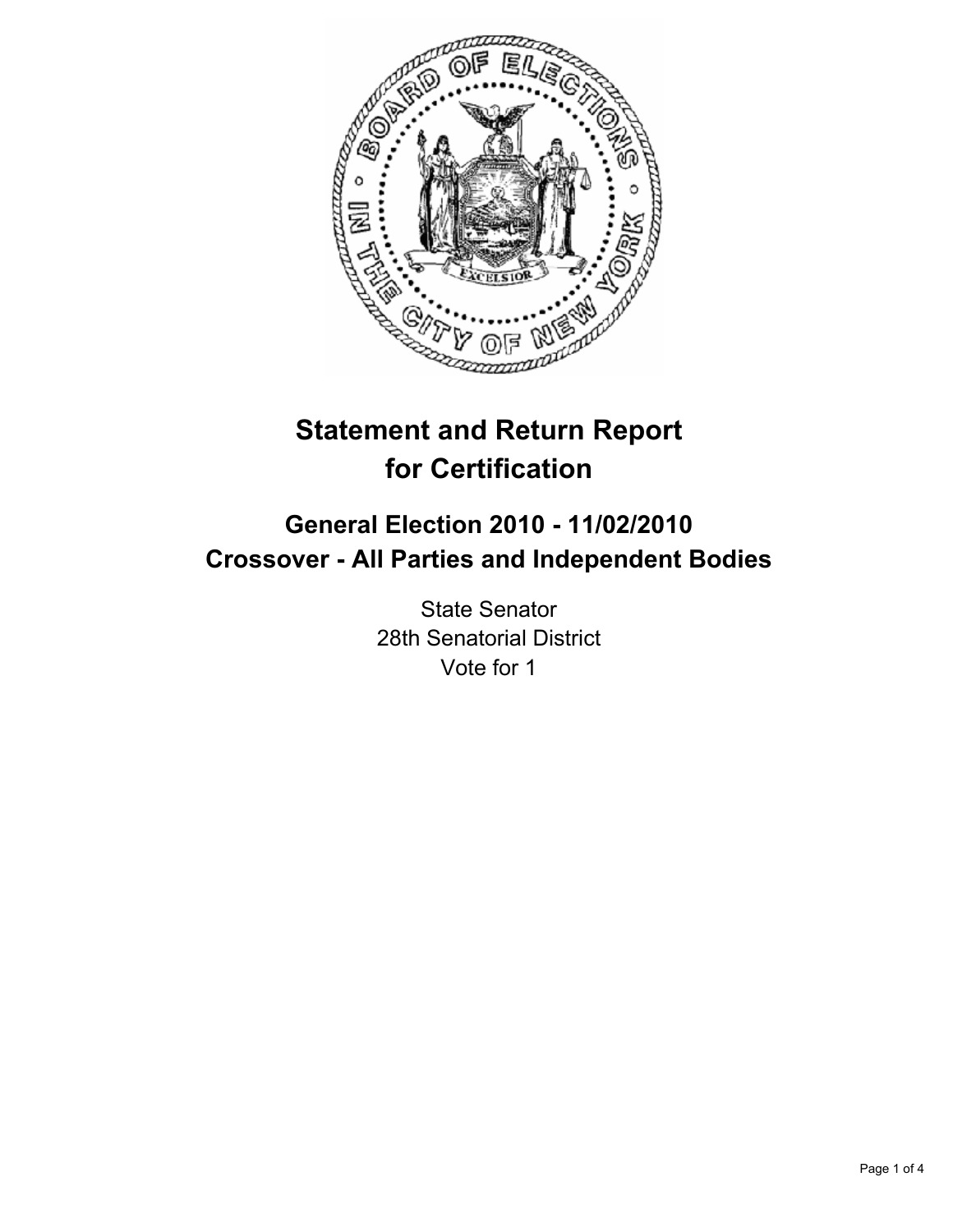

## **New York County**

| <b>PUBLIC COUNTER</b>             | 18,643         |
|-----------------------------------|----------------|
| <b>EMERGENCY</b>                  | 0              |
| ABSENTEE/MILITARY                 | 339            |
| <b>AFFIDAVIT</b>                  | 581            |
| <b>Total Ballots</b>              | 19,705         |
| JOSE M SERRANO (DEMOCRATIC)       | 13,334         |
| JON GIRODES (REPUBLICAN)          | 2,050          |
| KEESHA S WEINER (CONSERVATIVE)    | 308            |
| JOSE M SERRANO (WORKING FAMILIES) | 1,037          |
| <b>BASIL SMIKLE (WRITE-IN)</b>    | 2              |
| BILL PERKINS (WRITE-IN)           | 2              |
| DIEGO QUINONES (WRITE-IN)         | 1              |
| GOOFY (WRITE-IN)                  | 1              |
| JAKY JOSEPH (WRITE-IN)            | 1              |
| <b>JIMMY MCMILLAN (WRITE-IN)</b>  | 1              |
| JOHN JONES (WRITE-IN)             | 1              |
| JOHN JONES MOLINA (WRITE-IN)      | 1              |
| LIZ KRUEGER (WRITE-IN)            | 1              |
| LUIS PARRA (WRITE-IN)             | 2              |
| MICKEY MOUSE (WRITE-IN)           | 1              |
| NO NAME (WRITE-IN)                | 6              |
| NONE OF THE ABOVE (WRITE-IN)      | $\overline{2}$ |
| RYAN E. HOFFMAN (WRITE-IN)        | 1              |
| TONY AVELLA (WRITE-IN)            | 1              |
| <b>VOID (WRITE-IN)</b>            | 1              |
| <b>Total Votes</b>                | 16,754         |
| Unrecorded                        | 2.951          |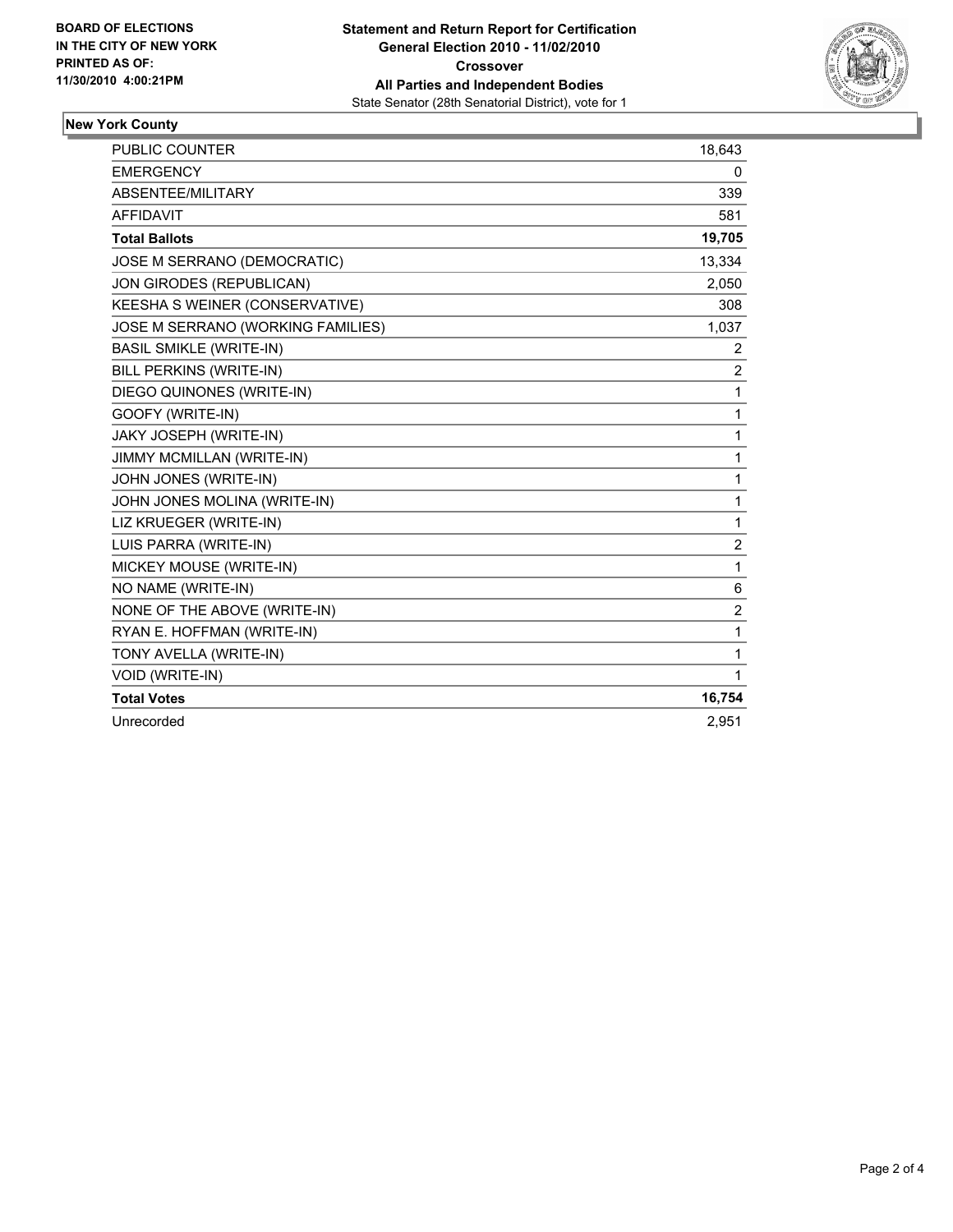

## **Bronx County**

| <b>PUBLIC COUNTER</b>             | 21,279 |
|-----------------------------------|--------|
| <b>EMERGENCY</b>                  | 0      |
| <b>ABSENTEE/MILITARY</b>          | 219    |
| <b>AFFIDAVIT</b>                  | 589    |
| <b>Total Ballots</b>              | 22,132 |
| JOSE M SERRANO (DEMOCRATIC)       | 17,896 |
| JON GIRODES (REPUBLICAN)          | 581    |
| KEESHA S WEINER (CONSERVATIVE)    | 260    |
| JOSE M SERRANO (WORKING FAMILIES) | 848    |
| ALTON MACOON (WRITE-IN)           | 1      |
| ANGEL VEGA (WRITE-IN)             | 1      |
| ETERNAL FATHER & LORD (WRITE-IN)  | 1      |
| MARK ESCOFFERY BEY (WRITE-IN)     | 1      |
| MARK ESSCOFFERY (WRITE-IN)        | 1      |
| NA NAME (WRITE-IN)                | 1      |
| NO NAME (WRITE-IN)                | 8      |
| RANDY SIMS (WRITE-IN)             | 1      |
| <b>Total Votes</b>                | 19,600 |
| Unrecorded                        | 2,532  |